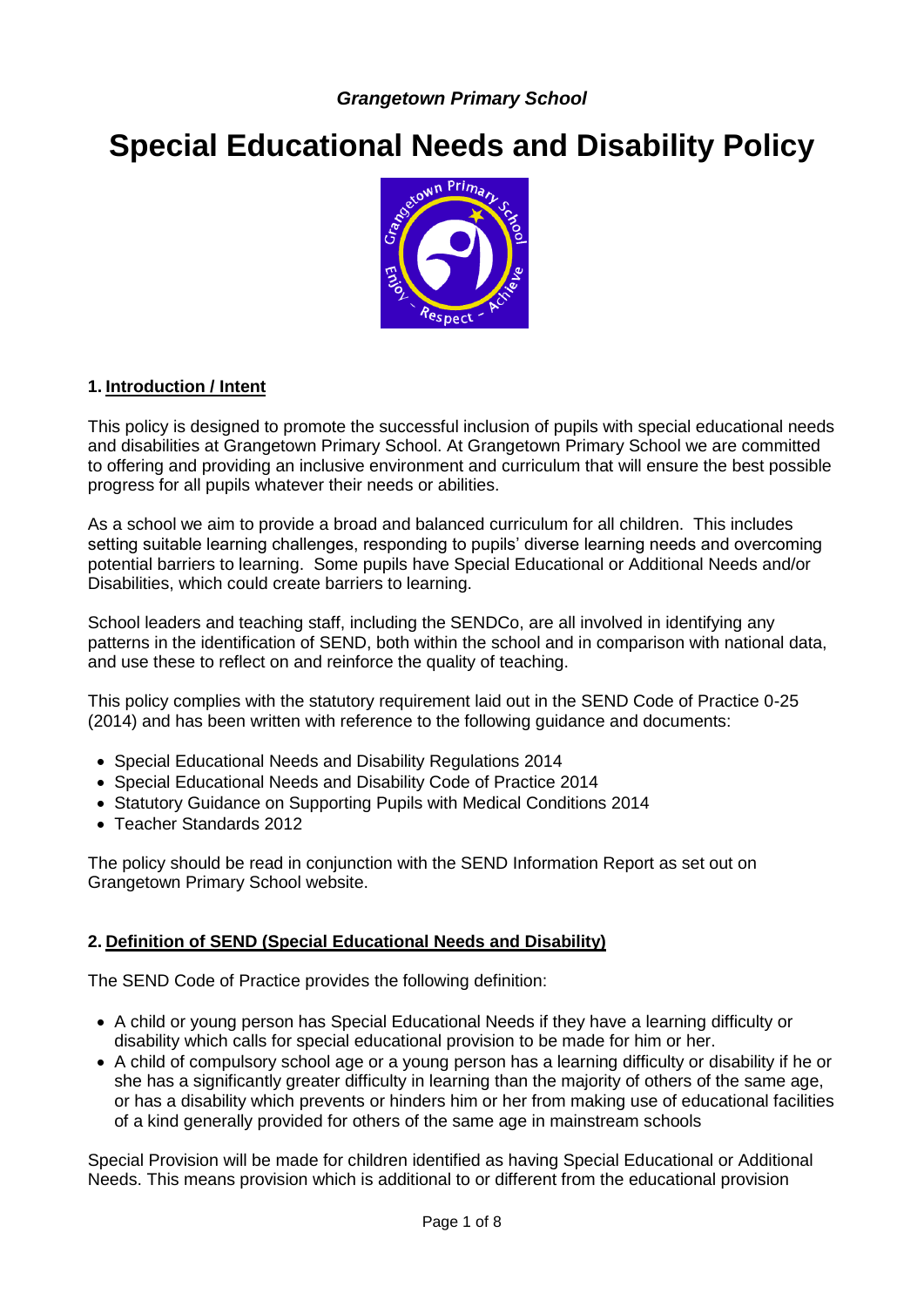made generally for children of their age in schools maintained by the Local Authority other than specialist schools. For children aged two and under, this means educational provision of any kind.

## **3. Aims and Objectives**

The aims of this policy are:

- To create an environment that meets the Special Educational Needs and Disabilities of each child, ensuring that the needs of individuals are identified, assessed and provided for through a clear, graduated approach.
- To ensure that the needs of all pupils are met.
- To enable all pupils to reach their maximum potential, thus improving outcomes for children with SEND.
- To ensure all children to have full access to all aspects of the school curriculum and school life.
- To include parents and carers in the planning and assessment for pupils with SEND and/or disabilities through effective communication
- To promote effective partnership working both within school and with external agencies.
- To raise attainment.
- To identify the roles and responsibilities of staff in providing for children's Special Educational Needs and Disabilities.
- To regularly review and evaluate children's progress and to work in partnership with parents and children throughout the process.

#### **4. SEND Information Report**

The school sets out its SEND information in the SEND Information Report, accessible on the school's website and in leaflet form and is intended to provide parents with the information that they require to make informed decisions about their child's education. The 4 key aims of our local offer are for it to be collaborative, accessible, comprehensive and transparent.

#### **5. Implementation / Identification and Assessment**

Early identification is vital and the school adopts a graduated response to meeting pupil's special educational needs. A range of evidence is collected through the usual assessment and monitoring procedures adopted for all pupils and action is taken if this suggests that the learner is making less than expected progress despite high quality targeted teaching within the classroom.

The class teacher informs the parents or carers at the earliest opportunity to alert them to concerns and enlist their active support. The class teacher, SENDCo along with parents or carers, plan an appropriate programme of intervention and support. Once identified as having Special Educational Needs which require additional support, pupils are placed upon the school's Special Needs Register with parental agreement (at Range 2; See below)

The school recognises that slow progress and low attainment do not necessarily mean that a child has SEND and should not automatically lead to a pupil being recorded as having SEND. However, they may be an indicator of a range of learning difficulties or disabilities. Similarly, having English as an Additional Language does not automatically determine that a child has special educational needs. An assessment in their home language will determine the level of need the child has.

#### **6. Categories of SEND**

The SEND and Disabilities Code of Practice 2014 identifies 4 categories of SEND. Pupils identified within school as having SEND will be registered under one of the following categories:

- Communication and interaction
- Cognition and learning
- Social, emotional and mental health difficulties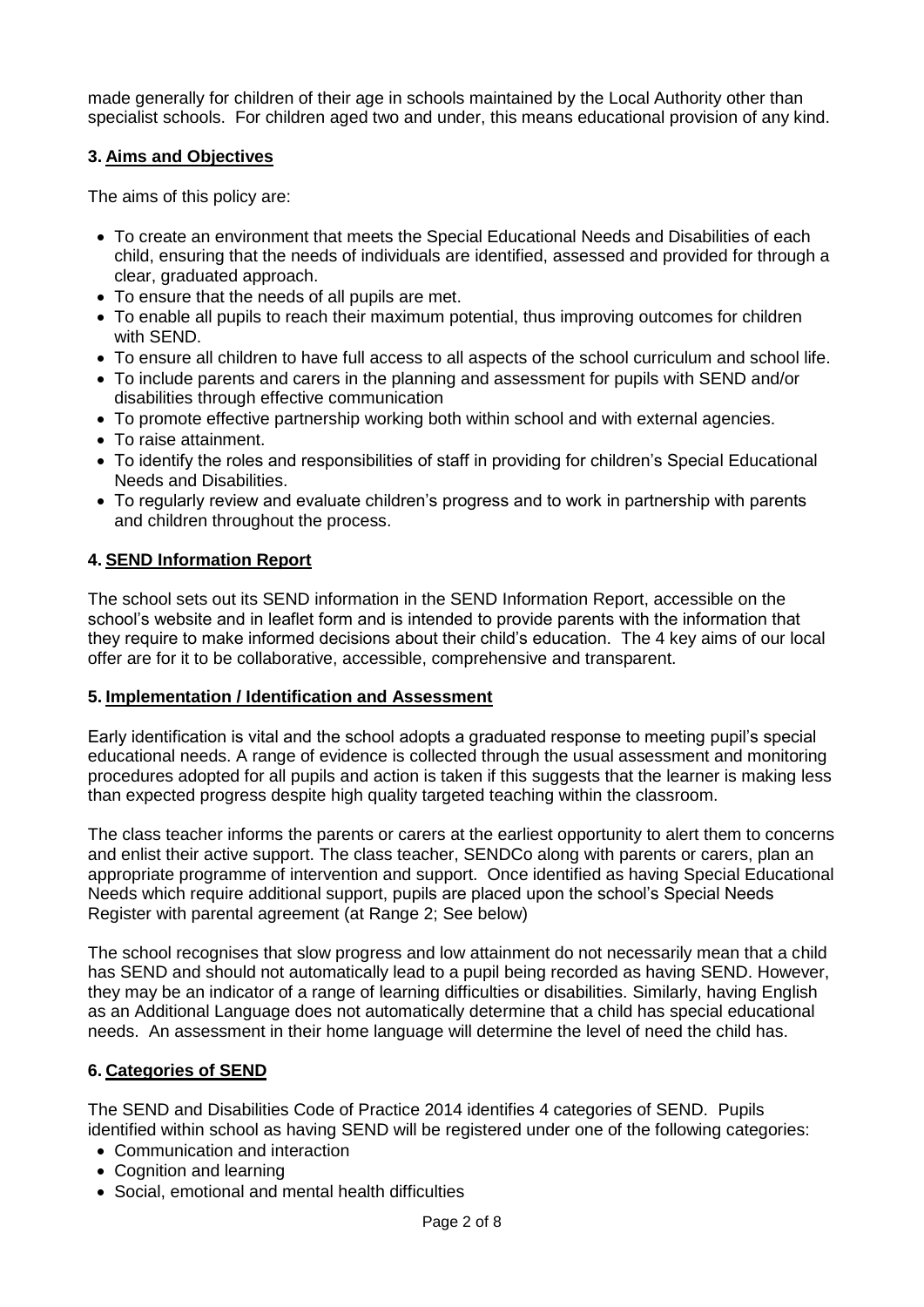• Sensory and/or physical

# **7. Provision**

Pupils identified as having SEND will be included in all activities and opportunities. The range of support made in school each year is developed in response to the identified needs of the pupils within each cohort.

#### **8. Planning, teaching and the curriculum**

All pupils have access to a broad and balanced curriculum and teachers will set high expectations for every pupil, whatever their prior attainment. Provision for all pupils at Grangetown Primary School will begin with high quality teaching in the classroom. This will be suitably differentiated to meet the needs of all pupils whilst ensuring appropriate support and challenge.

Pupils with SEND will require provision which is different from or additional to that of their peers. Assessment will be used to identify areas of difficulty and lessons and support will be planned to address these and remove barriers to learning and achievement.

#### **9. Individual Support Plans (ISPs)**

Provision made that is different from or additional to everyday classroom provision is recorded on pupil's Individual Support Plans (ISPs) using an agreed template provided by Together for Children; Sunderland. These plans are developed to support pupil progress in areas where the pupil requires additional support. They are written by the class teacher in conjunction with other teachers, support staff and any other professionals that the child works with. ISPs are shared with parents and children if appropriate, once they have been developed.

ISPs will include:

- Pupil category of need and main concerns
- School and external agency intervention
- Targets, criteria for success, strategies and outcomes
- Reference to long term targets; "Preparing for Adulthood."
- ISPs will be updated regularly to reflect the strengths and needs of the pupil in a one page profile and will reviewed termly with all outcomes recorded. Where a target has been met significantly before a review is due, another target will be added if this is felt to be appropriate by the class teacher or SENDCo.

#### **10. Graduated Approach**

All teachers are responsible and accountable for the progress and development of all pupils in their class. Where a pupil is identified as having SEND, school takes action to remove barriers to learning and put effective special educational provision in place. This support should take the form of a four-part cycle through which earlier decisions and actions are revisited, refined and revised with a growing understanding of the pupil's needs and of what supports the pupil in making good progress and securing good outcomes. This is known as the graduated approach. For this the cycle of assess, plan, do and review is adopted.

#### **11. The 'Assess, Plan, Do, Review' Cycle**

#### **Assess**

When identifying a child as needing support, the class teacher, along with the SENDCo, carry out a clear analysis of pupils needs. This draws on teacher assessments as well as behaviours, development in comparison to national data, pupil and parent views and, if relevant, advice from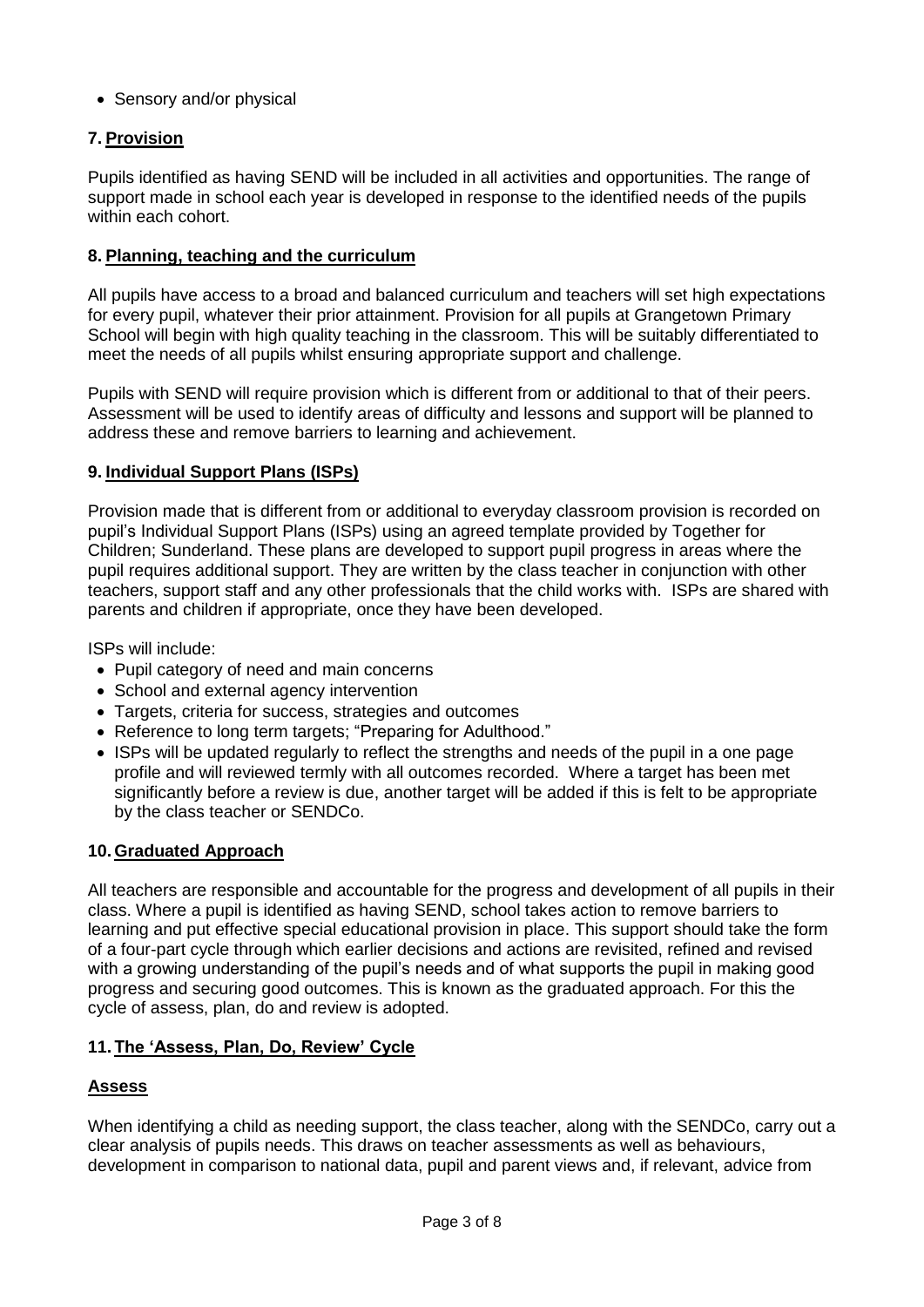external support agencies. Assessment is reviewed regularly to ensure that support and interventions are matched to need and that barriers to learning are identified and overcome.

## **Plan**

Parents will be formally notified when it is decided to provide a pupil with additional or different support. Parents will be invited into school to meet with the class teacher and/or SENDCo to agree interventions and support to be put in place, as well as the expected impact on progress and development along with a clear date for review.

#### **Do**

Class teachers remain responsible for working with a child with SEND on a daily basis. Interventions may be carried out by a Teacher, Teaching Assistant or, where necessary, an External Agency.

#### **Review**

The impact and quality of support and interventions will be evaluated, along with the views of pupils and parents in line with the agreed date. Parents will have clear information about the impact of support and interventions provided, enabling them to be involved in planning next steps.

#### **12. Managing Pupils Needs on the SEND Register**

High quality teaching, differentiated for individual pupils, is the first step in responding to pupils who have or may have SEND.

Each class teacher is responsible for planning to meet the needs of pupils with SEND on a daily basis. Following assessment, in collaboration with the SENDCo, additional interventions will be planned and delivered as appropriate, at School Support level. The SENDCo will monitor the progress of SEND pupils via reviews, pupil progress meetings and monitoring and as a result of this, pupils will be placed on, moved through to SEND Support or withdrawn from the SEND Register following the Graduated Approach as identified in the SEND Code of Practice.

#### **13.SEND Ranges**

#### **School Support** – **Ranges 1 and 2**

Early identification of children with special educational needs is vital. Where a class teacher is concerned about the progress of a child and suspects there may be additional or special educational needs, they should gather evidence via observation and assessment and inform the SENDCo. A discussion will be held with parents and the child's progress and behaviour will be monitored for an agreed period of time (no longer than half a term.) Once this concern has been noted the class teacher will work closely with the child in the normal classroom context, observing the child's progress and behaviour and ensuring any extra help available will be targeted for the child. The triggers for intervention through Level 1 support could be the teacher's or other's concerns, underpinned by evidence about a child who, despite receiving differentiated learning opportunities:

- Makes little or no progress even when teaching approaches are targeted particularly to overcome identified barriers to learning
- Shows signs of difficulty in developing literacy and mathematics skills, which result in poor attainment
- Has sensory or physical problems, continues to make little or no progress despite the provision of specialist resources and intervention
- Has a communication and/or interaction difficulty
- Presents persistent emotional or behavioural difficulties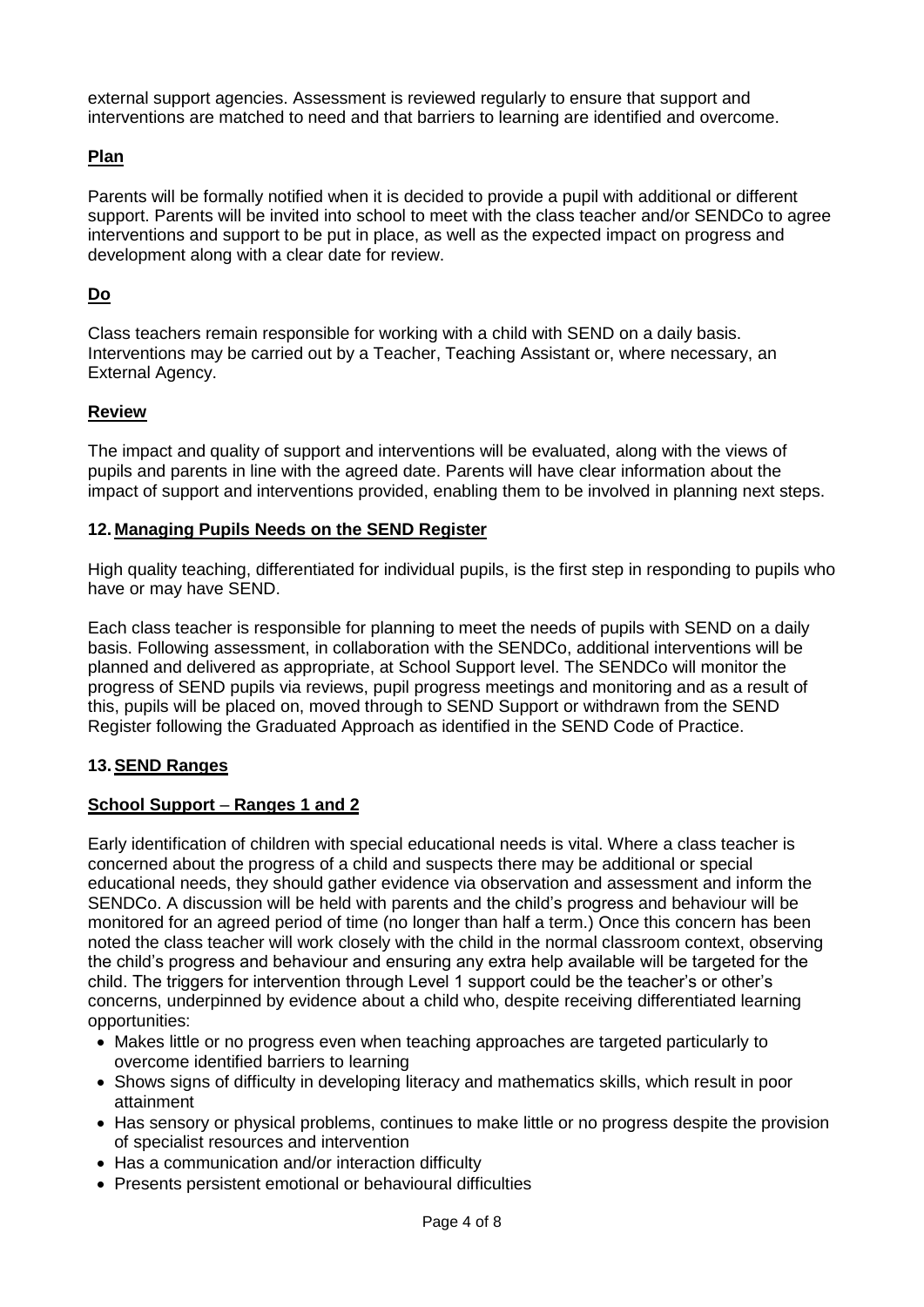If the class teacher is still concerned after a period of monitoring at Range 1, a decision will be made, in conjunction with the SENDCO about whether the child needs to be placed on the school SEND register. Parental consent will be obtained and observation and evidence will be recorded at Range 2. The teacher will plan extra support for the child from within the schools resources, including outside agencies.

# **SEND Support – Range 3+**

At Range 3 and beyond, referrals will be made to external agencies for additional assessment and advice. Teams will provide targets to be included in Individual Support Plans for the child, which teachers will create in conjunction with the SENDCo and parents/carers. A child will be moved to Range 3 if they:

- Continue to make little or no progress in specific areas over a long period, with little impact seen from support and intervention in place at Range 1 or 2.
- Continue working at levels substantially below that expected of children of a similar age
- Continue to have difficulty in developing literacy and mathematics skills
- Have an emotional or behavioural difficulty, which substantially and regularly interferes with the child's own learning or that of the class group, despite having an individualised behaviour management programme
- Have sensory or physical needs, and requires additional specialist equipment or regular advice or visits by a specialist service
- Have on-going communication or interaction difficulties that impede the development of social relationships and cause substantial barriers to learning

# **Progression to Statutory Assessment** – **Education Health Care Plan (EHCP) – Range 4+**

If, after additional intervention has been in place and school and or parents consider that further support is required, a request can be made for a Special Educational Needs Assessment to apply for an Education and Health Care Plan (EHCP.) An EHCP is a legal document, written by the Local Authority, which outlines the child's Special Educational Needs and Disabilities (SEND) and the support they will get to meet these needs. AN EHCP also documents any health and care needs that are required.

EHC plans are for children who need a high level of support, who have a special educational need or disability that cannot be met by support provided by Quality First Teaching and intervention within school.

The Local Authority will review the EHC plan annually in partnership school, parents, other agencies involved and the young person.

## **14. Supporting Pupils and Families**

At all stages of the Special Needs process, the school keeps parents fully informed and involved. We take account of the wishes, feelings and knowledge of parents and carers at all stages. We encourage parents and carers to make an active contribution to their child's education. Regular meetings are held to share the progress of children with their parents and carers. We seek support from parents and carers in requesting outside intervention. We provide clear information relating to the education of children with Special Educational Needs.

## **15. Supporting pupils at school with medical conditions**

"The Children and Families Act 2014 places a duty on maintained schools and academies to make arrangements to support pupils with medical conditions. Individual healthcare plans will normally specify the type and level of support required to meet the medical needs of such pupils. Where children and young people also have special educational needs, their provision should be planned and delivered in a co-coordinated way with the healthcare plan. Schools are required to have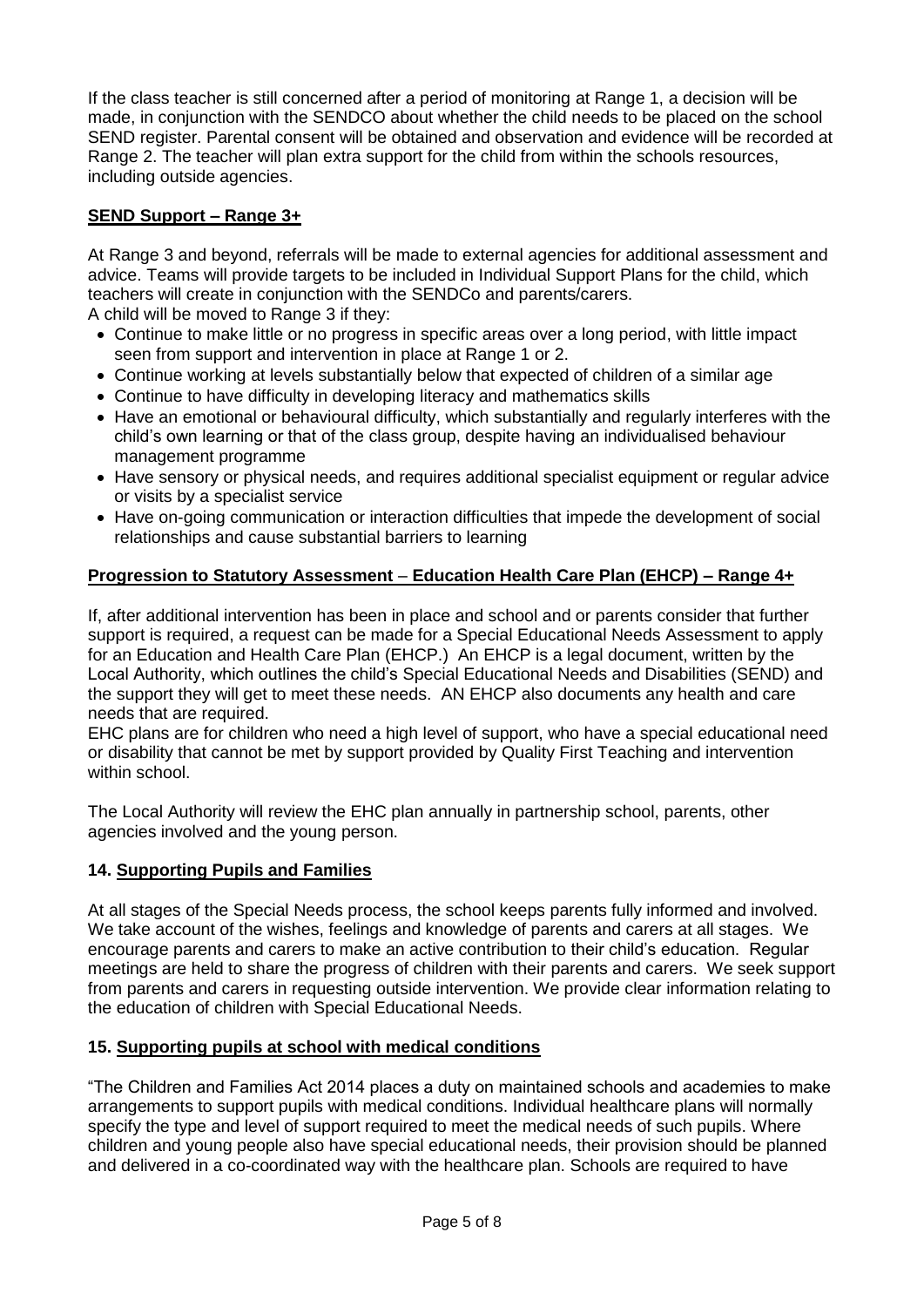regard to statutory guidance supporting pupils at school with medical conditions" (DfE; SEND Code of Practice 2014).

Grangetown Primary School adheres to the above and ensures pupils with medical needs have their needs met through appropriate arrangements, which often take the form of health care plans. Where these are required they will be developed in liaison with medical professionals, the School Nurse and parents or carers.

## **16. Impact / Monitoring and Evaluation of SEND**

The SENDCo monitors the progress of the children registered as having SEND or Additional Educational Needs on a termly basis and provides the Head teacher and Governing Body with reports of progress within the school. The SENDCo is involved in supporting teachers in planning targets and leads reviews involving teachers, parents, external agencies and pupils. The success of the SEND Policy can be measured primarily by looking at the progress made by pupils. Raising achievement for children with Special Educational Needs relies on pupils making adequate progress. This can be measured against one or more of the following criteria:

- The attainment gap for the pupil compared to their peers has not widened or may have reduced.
- Progress matches or betters previous rates of progress.
- Access to the full curriculum is achieved.
- Behaviour, self-help or personal skills improve.
- Pupils' targets are met.
- Pupils move from SEN Support to School Support to the usual differentiated curriculum.

#### **17. Training and Resources**

Appropriate CPD will be accessed for the SENDCo and other members of staff as required. The SENDCo keeps up to date with the latest legislation and training via the half termly Primary SENDCo meetings led by Together for Children; Sunderland. The SENDCo will disseminate information and training in house to staff.

#### **18. Roles and Responsibilities**

## **(i) Role of the Headteacher**

The Headteacher will:

- Ensure that adequate training is provided for all staff.
- Provide support and quidance to all staff.
- Liaise with external agencies.
- Monitor progress and attainment of children with SEND.
- Inform the Governing Body of the progress of children with SEND and how the funding allocated to support this group of pupils has been employed.
- Ensure that pupils are supported appropriately and in line with legislation.

#### **(ii) Role of the Special Educational Needs Co-ordinator**

The Special Needs Co-ordinator (SENDCo) will:

- Manage the day-to-day operation of the policy.
- Co-ordinate the provision for and manage the response to children's special needs.
- Support and advise colleagues.
- Source, access or lead CPD.
- Maintain the school's SEND records including the SEND Register.
- Contribute to and manage the records of all children with SEND
- Act as a link with parents and carers.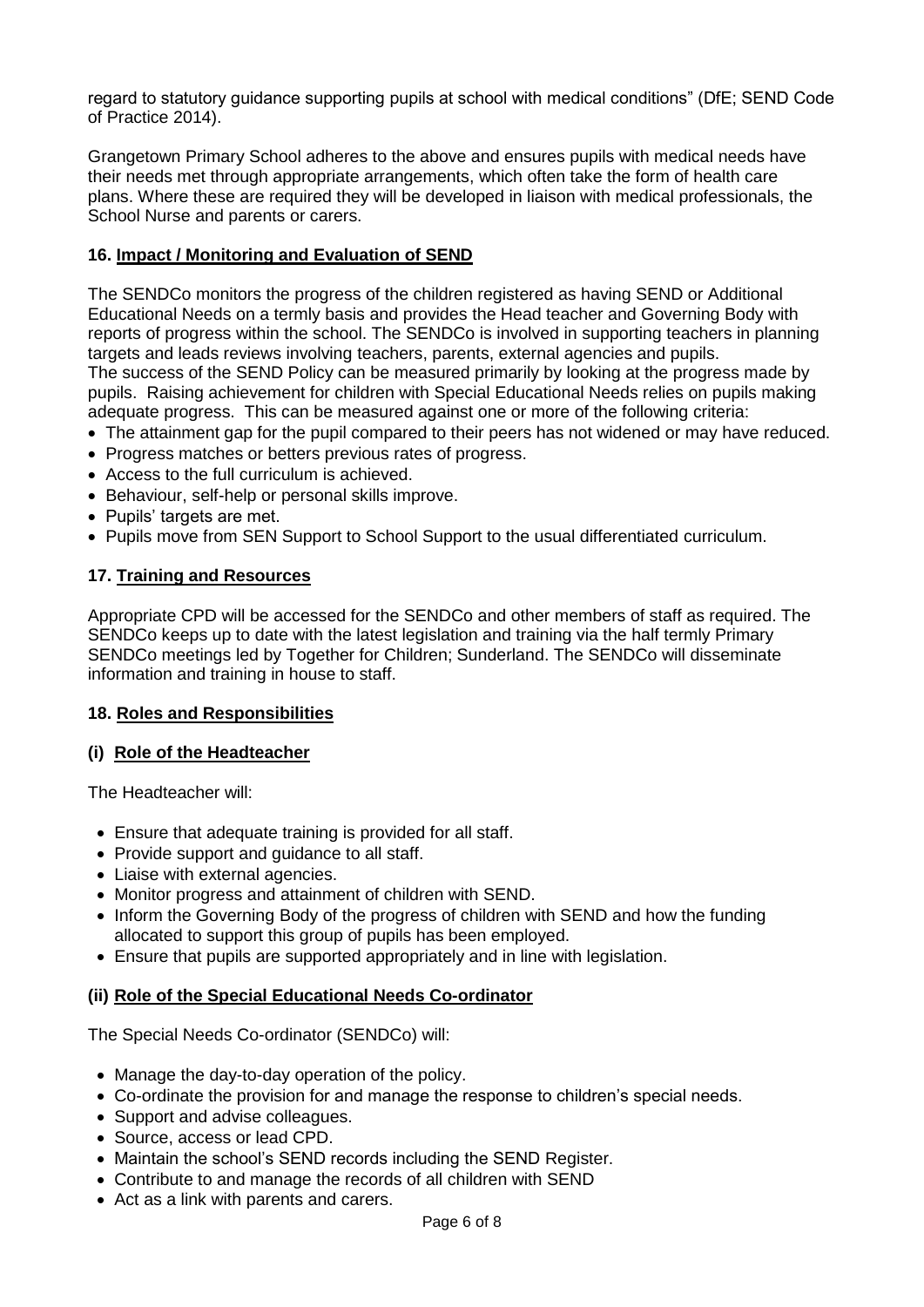- Maintain and manage resources and a range of teaching materials to enable appropriate provision to be made.
- Act as a link with external agencies and other support agencies.
- Monitor and evaluate SEND provision and report to the Governing Body.
- Transfer records, reports and liaise with staff from other schools upon transition of pupils.

## **(iii)Role of the Class Teacher**

The class teacher will:

- Identify each child's needs and levels of attainment.
- Monitor and assess progress and maintain appropriate records.
- Advise parents of any concerns.
- Ensure that the delivery of the curriculum is sufficiently differentiated to ensure all children make progress and experience success.
- Help children to manage their behaviour and to take part in learning effectively and safely.
- Liaise with the SENDCo and members of the Senior Leadership Team in monitoring progress of individuals.
- Create Individual Support Plans for pupils.
- Provide reports for external agencies.

## **(iv) Role of the Pupil**

Where appropriate, the pupil is involved in all stages of the SEND process. He/she will be invited to help plan targets and will be involved in the review process.

#### **(v) The Role of the Governing Body**

The Governing Body secures the necessary provision for any pupil identified as having SEND. They report annually to parents on the effectiveness of the school's policy for children with SEND. A named Link Governor will meet with the SENDCo termly to discuss progress of pupils with SEND or AEN. The Link Governor will offer a level of challenge as well as support in monitoring provision for and progress of pupils with SEND or AEN.

#### **17.Storing and Managing information**

The school keeps a central register of all pupils who have been identified as having SEND. The register records details of child's name, date of birth, nature of concern, date of registration and/or withdrawal from register. The SENDCo keeps a copy of the whole school register, with each class teacher having a copy of the appropriate information for pupils in their care. Each child identified as having SEND has their own individual file. This contains information re any observations, ISPs, medical reports, minutes of review meetings, assessment information and reports form any external agencies. Files are kept securely, and can be accessed by the SENDCo, Head Teacher, Deputy Head Teacher and class teacher only where appropriate. Information, reports and records of meetings etc are also held securely on CPOMS, with access restricted to those members of staff for who the information is relevant.

Any and all information regarding a pupil is stored securely within school, in line with General Data Protection Regulations (May 2018). Paper records are stored within secure locations in school and electronic information is password protected. No information will be shared without express permission of parents and carers and will always be done so in a secure manner, ensuring confidentiality is maintained at all times.